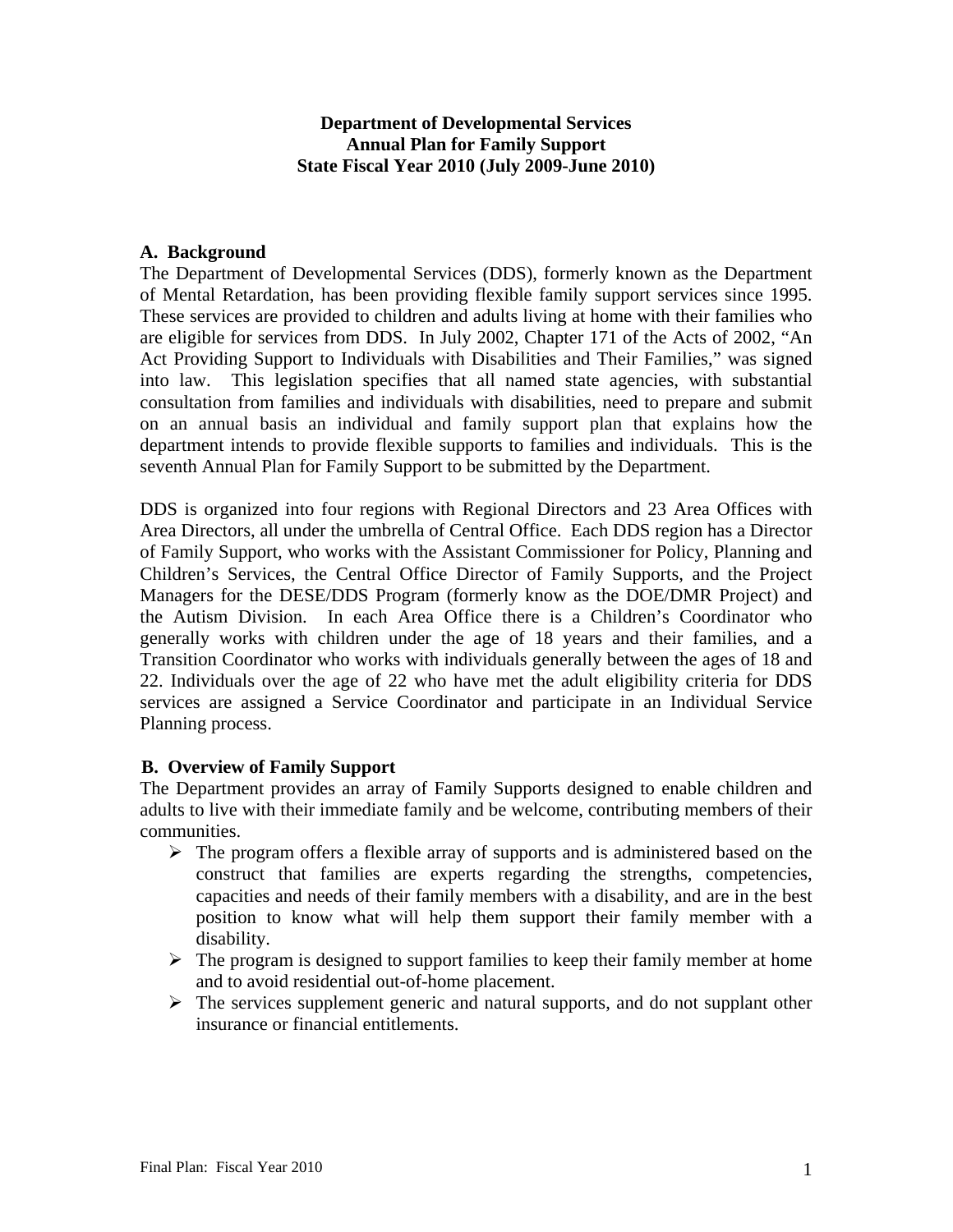The primary goal of this array of family supports is intended to:

- $\triangleright$  Develop the family's natural capacity to meet the needs of family members
- $\triangleright$  Offer additional supports such as staff resources, goods and services, and financial assistance, and
- $\triangleright$  Enhance the capacity of communities to value and support people with disabilities and their families.

## **Administration of Family Supports**

The Department has historically had a network of about 72 provider agencies statewide with whom contracts have been established to provide family support services. *Family Support Guidelines and Procedures*, last issued in 2002, serve as the foundation for the delivery of these services. This document describes the goals and principles, the types of family support services available, and details the operational requirements. In particular, these *Guidelines* define the ways families are able to use their flexible funding allocations, which includes the categories of allowable expenses, prohibited expenditures, and purchases that require prior approval, such as a home modification for accessibility reasons. All Family Support provider Agencies are evaluated annually on Performance Outcome Measures designed around the key family support principles and core service elements.

In FY '09 the Family Support Appropriation Account in the state budget was funded at approximately \$55 million dollars. This account includes funding for both contracted family support services and other types of services supportive to families and individuals living in the community (such as clinical teams, assistive technology, translation services, etc.) totaling about \$45 million dollars, as well as other individual and residential supports for adults living in the community which makes up the difference. This appropriation included an additional \$950,000 of new funding for family support services.

Fiscal year '09 was challenging due to the serious downturn in the economy and revenue shortfalls that had a direct impact on the state budget. The Governor implemented 9C budget reductions in October 2008 which resulted in some service reductions and limits on the use of the new family support funding resources. Additionally, the continued fiscal challenges facing the state have had a significant impact on family support funding for FY '10. The final budget has partial funding for family support with a total of \$46.5 million in the appropriation account, with \$35-36 million of this for family support and the remainder for community support services. This amount is an overall reduction of about \$10 million dollars. This will result in the a) elimination of certain family support services; b) a reduction in the availability of some services; and c) a decrease in the type or frequency of service some families will be receiving.

The Department understands and acknowledges the challenges these budget reductions pose to families due to the loss of needed and beneficial services, and the Department, in consultation with others, has had to make very difficult decisions about how to best prioritize and use the resources available. During this past year, families and providers have done a remarkable job sharing their experiences and informing legislators and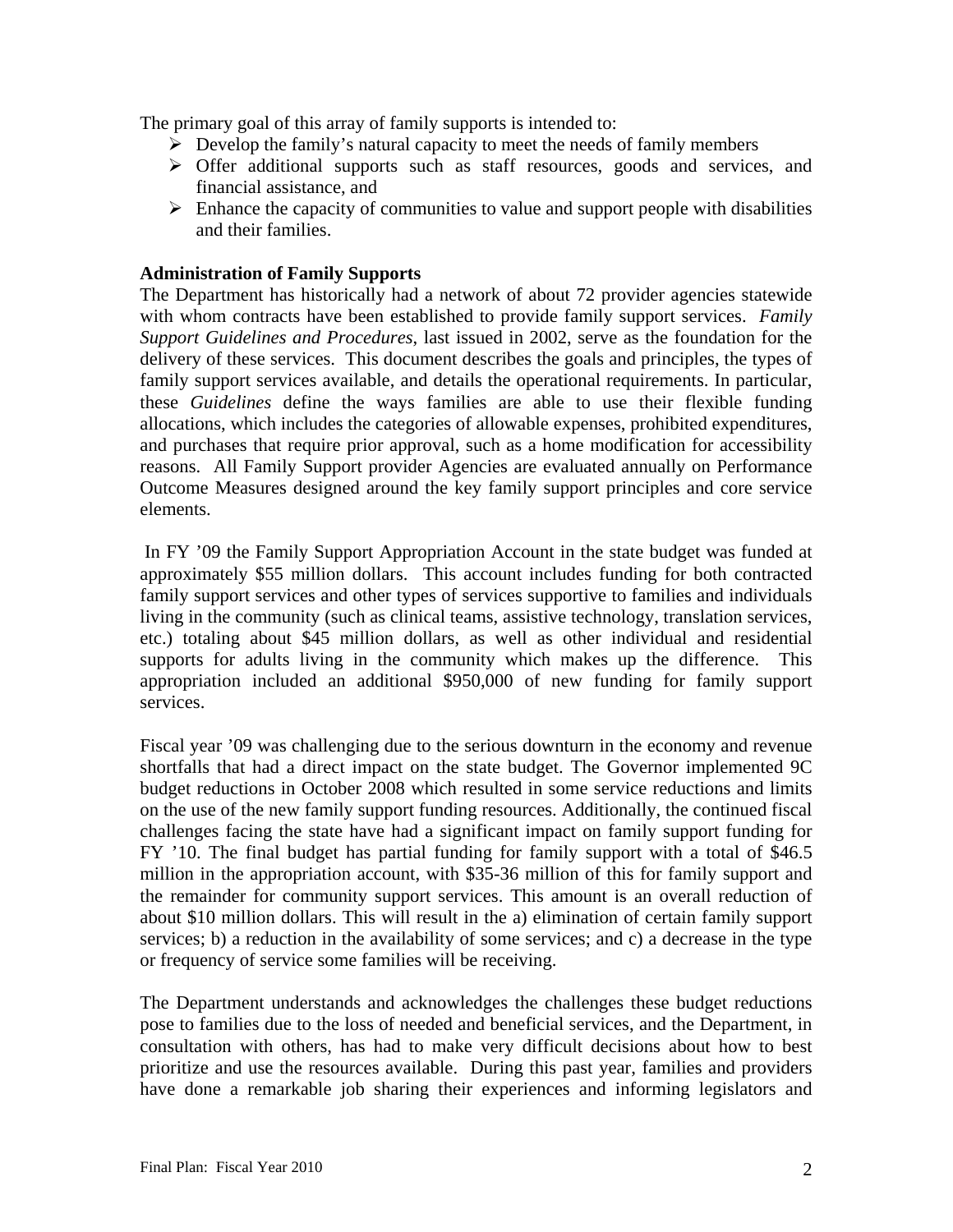policy makers about the importance and benefits of family support services in helping them care for and support their family member with a disability at home.

## **C. Array of Family Support Services and Individuals and Families Receiving Services**

This section describes the major types of family support services and programs that are offered by the Department and the number of families and individuals who benefit from these services. In our current family support system approximately 11,500 adults and children and their families are receiving services in the DDS funded family support programs across the state. It is important to note that many individuals receive more than one service within Family Support. For example, a family might receive General Family Support and also use Planned Facility Based Respite to meet their needs.

Family Support Services fall into three major categories:

- 1. General Family Support including information and referral, case coordination, and flexible funding.
- 2. Enhanced Family Support including intensive flexible family support (an intensive case management program), and a program for those who are medically fragile, and
- 3. Specialty Family Support including planned facility based respite, after school programs, and social/recreational programs such as summer and vacation camps.

## **General Family Support Services:**

This is the largest family support service offered and includes two major components: the delivery of **Core Services** such as information and referral, family support coordination, support groups and training, and administration of **Flexible Funding Allocations** for individual families. This past fiscal year approximately 4,500 adults and 5,500 children received these General Family Support Services. About 25% of the families currently receiving services are culturally diverse, with Latino/Hispanic families representing the largest group at 11%. In FY '10 approximately the same number of families will receive Family Support Coordination and other Core services, however, a smaller number of families, will receive flexible funding allocations due to the budget reductions. Allocations of flexible funding resources will be prioritized to meet the needs of families of adults and children who are assessed and determined to have the greatest needs.

**Family Support Coordination** provides individualized information, guidance and support to families to address their needs, connect them to potential resources, assist with problem-solving, and help them navigate the service system. **Flexible Funding allocations** are small individual budgets provided to families that enable them to choose and purchase the services which will be of most benefit to their family from a menu of allowable service options**.**

There are two options available to families to manage their flexible funding. The first is the stipend option, which provides families a specific allocation to directly purchase allowable goods and services. The second option, direct provider agency payments, allows the family to direct their allocation to the Family Support Provider agency to pay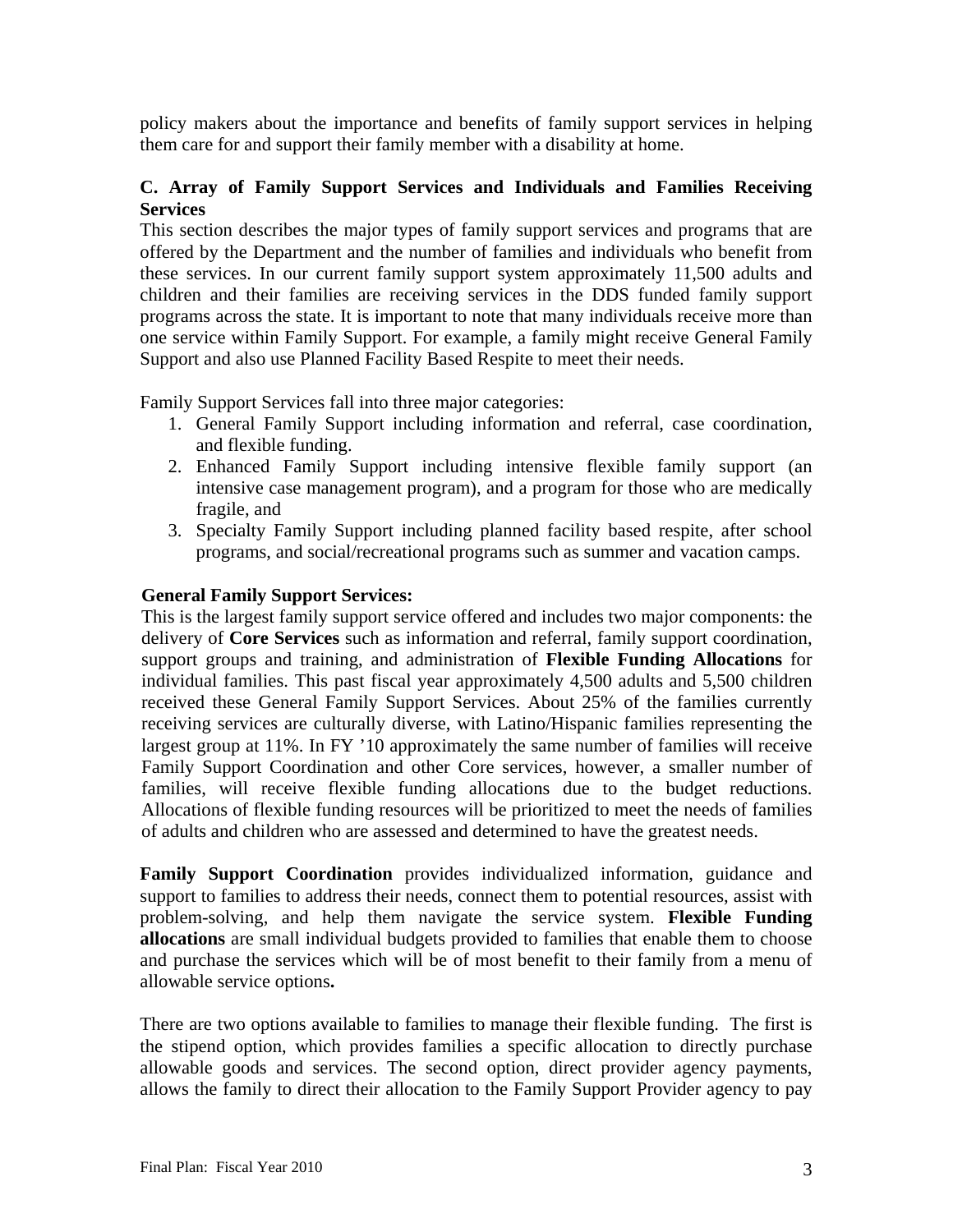for goods and services on their behalf. This can include providing or arranging for agency-paid staff and support workers to provide for respite or other in-home services, and assisting families to identify, and/or hire and train their own respite workers. Both options enable families to tailor their supports and purchases to best suit their needs within a set of guidelines established by the Department.

The most common uses of flexible funding are for:

- $\triangleright$  respite, usually in the family home, which provides short-term relief for caregivers;
- $\triangleright$  support for participation in integrated social and recreational activities in the community;
- $\triangleright$  purchase of adaptive equipment and materials not covered by other insurance programs;
- $\triangleright$  Individual skill building activities.

.

The Intensive Flexible Family Supports (IFFS) Programs are designed to help families who are experiencing severe stress which could lead to the child being at-risk of an outof-home placement. The service consists of an intensive case management service designed to help families integrate the variety of available resources to support their family member in crisis, and flexible funding to purchase additional supports or goods. This past fiscal year about 475 children between the ages of 3-18 and their families received services through the 22 programs statewide. It is expected that in FY '10 approximately the same number of individuals will receive these services as the funding amount for this program is planned to remain the same.

The Medically Complex Programs support families who are caring for children with significant cognitive, physical, and complex health care needs who are living at home. It is a comprehensive wrap-around support which consists of an intensive medical wraparound case management activity that helps families integrate the variety of resources and supports they are receiving and offers flexible funding to assist the family in the purchase of additional supports and goods not covered by health insurance. This program complements and is supplemental to other MassHealth, state plan and third party insurers. This program provides vital assistance to families who need help in coordinating all of the in-home care they receive, which helps to prevent pediatric nursing home placements. Last fiscal year about 225 children between the ages of 3 and 18 and their families received these services from the five programs geographically dispersed across the DDS regions. Additionally, these programs received some new funding mid-year to expand services to young adults from ages 18 to 25 going through the transition process from school to adult life. In FY '10 there is full funding for this expanded service that will serve approximately 100 young adults and their families, in addition to the 200-225 children who receive services through this program.

### **Specialty Family Support Projects:**

The Autism Support Centers provide information and referral services to support families with a family member on the autism spectrum. The services are available to all DDS eligible families, although most of the users are families with children on the spectrum.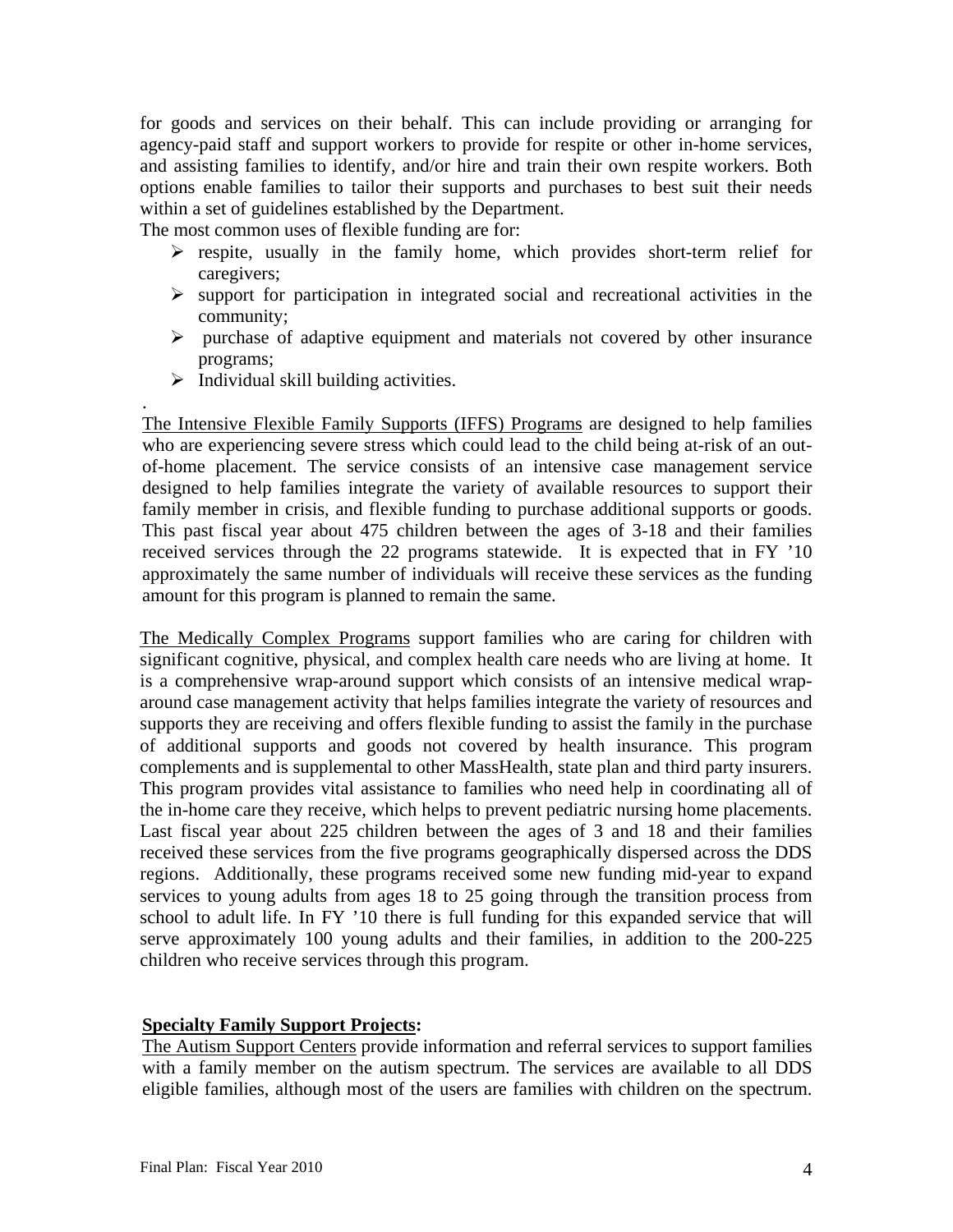They can also assist families while they are going through the eligibility determination process. The Centers offer workshops, trainings, newsletters and sibling support groups to families. There are a total of seven Autism Support Centers statewide of different sizes with at least one in each DDS region, including two in the Central/West region and three in the Metro region. In FY '09 approximately 7,000 families had some contact with and received information from these Autism Support Centers. It is important to note that these Centers also receive funding from the Autism Division to provide additional services. Funding for the Autism Support Centers in FY '10 has been reduced by about  $1/3<sup>rd</sup>$  which will have an impact on the scope of services provided and the number of families who will be able to receive services.

Planned Facility Based Respite offers planned out-of-home respite services for either children or adults to provide short-term temporary relief for families, and includes overnight, weekend, and/or vacation stays. These programs also provide individuals with a variety of recreational, social, cultural and/or educational activities during their stay. There are two planned facility based respite centers for children in two locations across the state and eighteen centers for adults. Last fiscal year about 400-450 adults and 180 children used these Planned Facility-Based Respite Services annually. Due to the budget reductions, in FY '10 there will no longer be any funding for the adult planned facilitybased respite programs, and the funding for the two children's centers will be at about 60%, thus it is anticipated that approximately 110-120 children and their families will be able to utilize this service.

Camp Programs offer integrated summer day camping experiences primarily to children. Most of the camps also serve non-disabled youth and adults in the community. During last fiscal year about 1900 children participated in a summer camp program. In FY '10 no funding will be available for these programs within the current family support budget.

Social/Recreational Programs promote an individual's social and emotional functioning while providing respite to families who care for their family member at home. Social/recreational programs facilitate the development of interpersonal relationships, enhance daily living and interpersonal skills and provide greater community inclusion opportunities. On average about 300 adults and 225 children participate in these programs annually. In FY '10 no funding is available for these programs within the current family support budget.

After School Programs focus on integrating children with disabilities into community programs and activities for non-disabled children. Approximately 200 children participate in these programs annually. In FY '10 no funding is available for these programs within the current family support budget.

Family Leadership Development provides education, mentoring and support to families to enable them to care for their family member. A major focus is a comprehensive and intensive family leadership series which provides information and education about "best practices" for services for people with disabilities. A second goal is to help families gain knowledge about policy making at the local and state level to help them assume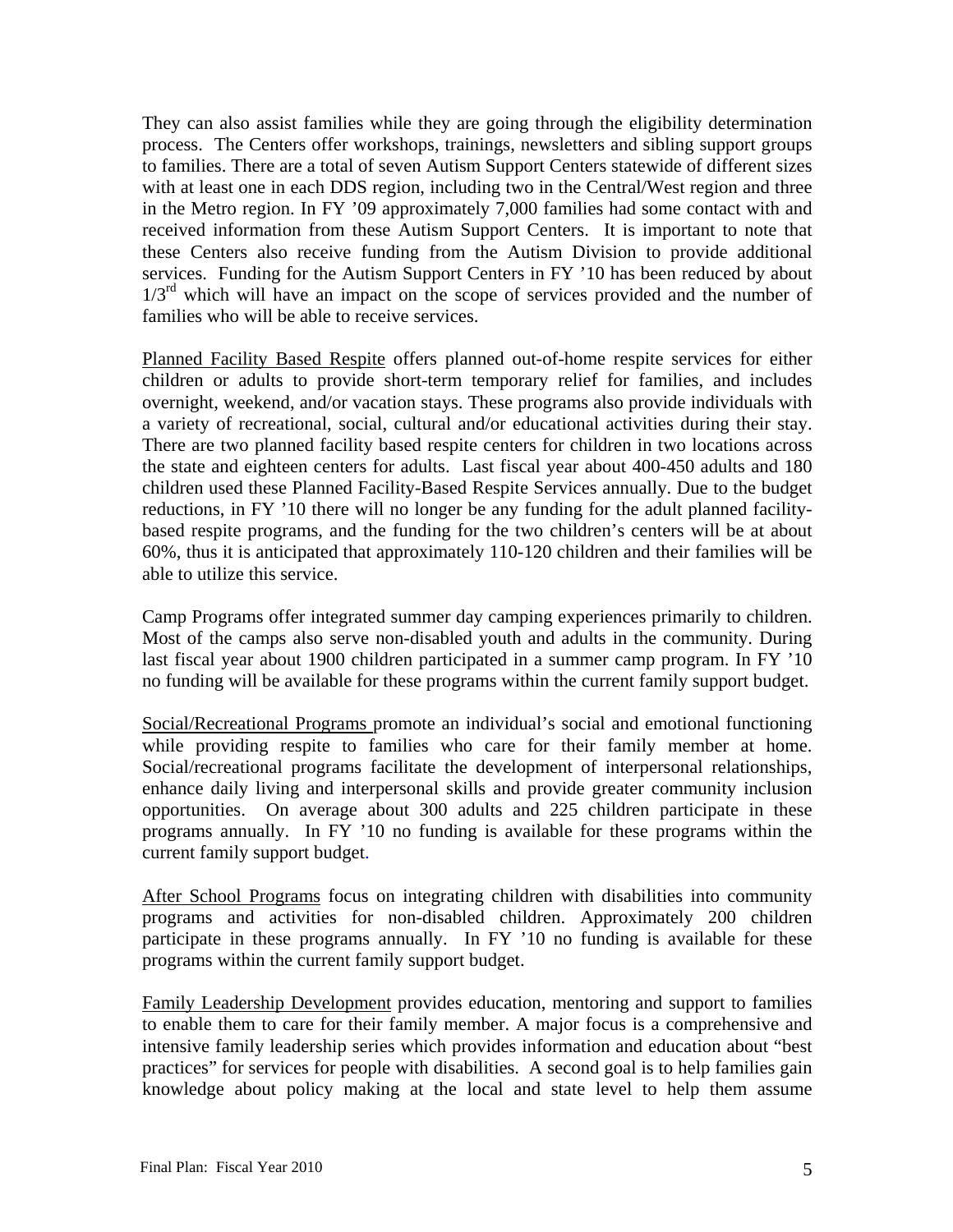leadership roles in their local community and the disability community. In FY '09 about 120 families participated in this comprehensive leadership series and more than 550 families participated in other types of family leadership activities. In FY '10 this program will be funded at approximately 60% of last year's level.

**The Autism Division** at DDS, established in 2005, oversees a small model Autism Waiver Program. In fiscal year '09, the Division received about \$4 million dollars, though the year started with \$6 million prior to the Governor's reductions that occurred in October 2008. Of this total budget, the Medicaid Home and Community-Based Services Autism Waiver Program received an allocation of \$2 million to provide intensive supports for up to 110 young children with autism who meet the established eligibility requirements. Over 120 children were enrolled in the Program over the course of the year. These children receive a comprehensive package of services to address their identified needs of up to \$25,000 per service year. Some children have left the program due to issues related to loss of Medicaid, or turning nine, the age cap for participation in the Program. There are also staffing costs covered by this allocation as each child works with an Autism Support Broker and Autism Clinical Manager.

The remainder of the Division's funding provides some community based programs by supporting staff positions at the seven DDS funded Autism Support Centers, supports teacher training programs by autism specialty schools, and provides other social/recreational autism programs. These social/recreational programs have reached more than 1200 families. Community programming to train first responders through the Autism and Law Enforcement Education Coalition (ALEC}, has been a very successful initiative and reached over 1800 individuals this past fiscal year, and will continue in the upcoming year. There has been a consistent budget since the inception of the Autism Division which reflects positively on the acknowledged need for services of this growing population of children with an autism spectrum diagnosis. In FY 10, the Autism Division's budget is approximately \$4 million. This budget allows the Autism Waiver Program to provide services and staffing supports to at least 120 children. The remaining budget helps to support infrastructure and community based programs at the seven state funded Autism Support Centers.

**The Department of Elementary and Secondary Education & Department of Developmental Services Community Residential Education Project (previously known as the DOE/DMR Project and now the DESE/DDS Program)** continues to be a successful collaborative initiative. This Program provides an increased level of support services to families to assist them in supporting their child's return from a residential school placement, or to provide additional supports to children who have been deemed as "at risk" for escalated service needs and a more restrictive educational placement. The intent of the Program is to increase family capacity to support their child in the home and community, as well as to provide an individualized plan of supports that promotes skill building, independence, and social integration across the spectrum of the child's home, school, and community.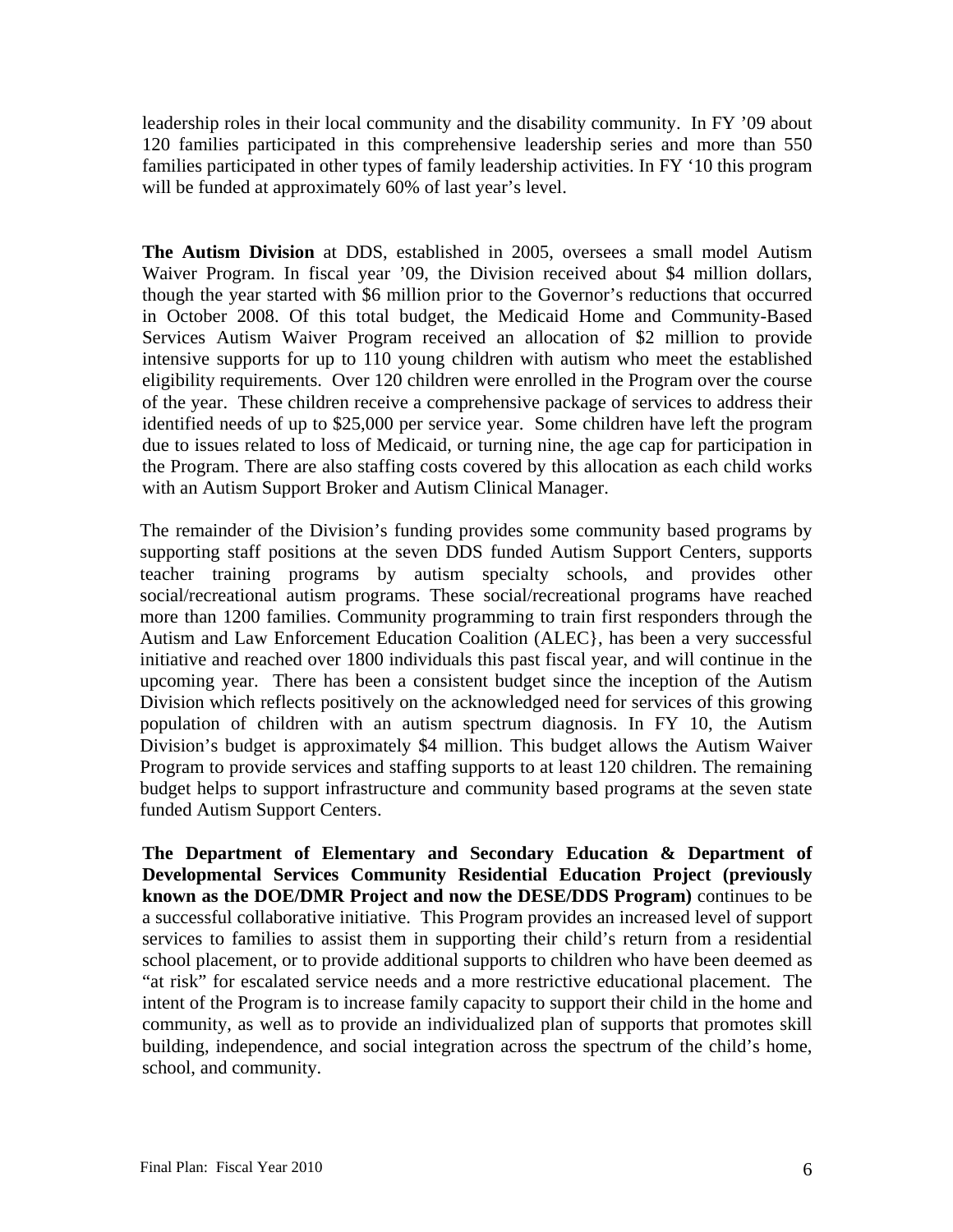At the beginning of the fiscal year '09 this Program was funded at \$10 million dollars, a 2 million dollar increase from the previous year. This increase in funding allowed the Program to begin to provide services to 110 new families who had been on the waiting list. However, due to the Governor's 9C budget reductions that occurred in October 2008, funding for the DESE/DDS Program was reduced by \$3.5 million dollars to \$6.5 million. As a result, all of the families who had been participating in the Program prior to July  $1<sup>st</sup>$  had their annual service allocation reduced by 20%, and the newly funded families (110) remained at their initial funding amount of \$5,000. These budget and service reductions presented challenges to families and providers and DDS staff worked closely with families to assist them in making these changes.

During fiscal year 2009, 429 children participated in this program, including the 110 new participants who received partial funding. The Program data for FY 09 is based on the 319 fully funded participants. In total, 19 of the participants were assisted to return from residential school placements to their home communities, and 300 students utilized Program resources to obtain a variety of supports as an alternative to an initial residential special education school placement. There continues to be a high demand for participation in the Program with over 200 children on the waiting list. Participating families continue to provide very positive feedback about the services they can access through this Program and how beneficial these resources have been to more effectively support their children at home and to be meaningfully included in their communities and schools. The budget for the DESE/DDS Program in FY '10 has been reduced to \$5.65 million dollars from \$6.5 million which will result in some reduction in services to about 270 participants currently enrolled in the program who receive funding allocations of \$7,600.00 or higher.

## **D. Process for obtaining substantial input from families on current family support services:**

The Department has developed and continues to evolve different approaches to seek input from families and individuals with intellectual disabilities in order to help assess the Department's current system of family support services and to get input on policy development and future directions which assist in informing the development of this Annual Plan for Family Support. Below are listed some of the key ways the Department obtained feedback and input this past year.

The Department's Statewide Family Support Council is one of the central ways ongoing input and consultation on services, practices, policies and needs is obtained. This Council, established in 2004 and comprised of parents from across the state who have children and adult family members with disabilities, advises the Department on issues that affect the well-being of families who have family members with disabilities living at home. Council members advise the Department on family support policies, services, and supports. The Council meets quarterly with the Commissioner and other departmental leadership staff. This past year the Council was also involved in numerous conference calls and provided important consultation when budget decisions needed to be made, both in relationship to the 9C reductions of \$3.5 million dollars to the DESE/DDS Program, and in FY '10 budget planning activities. Council members were provided information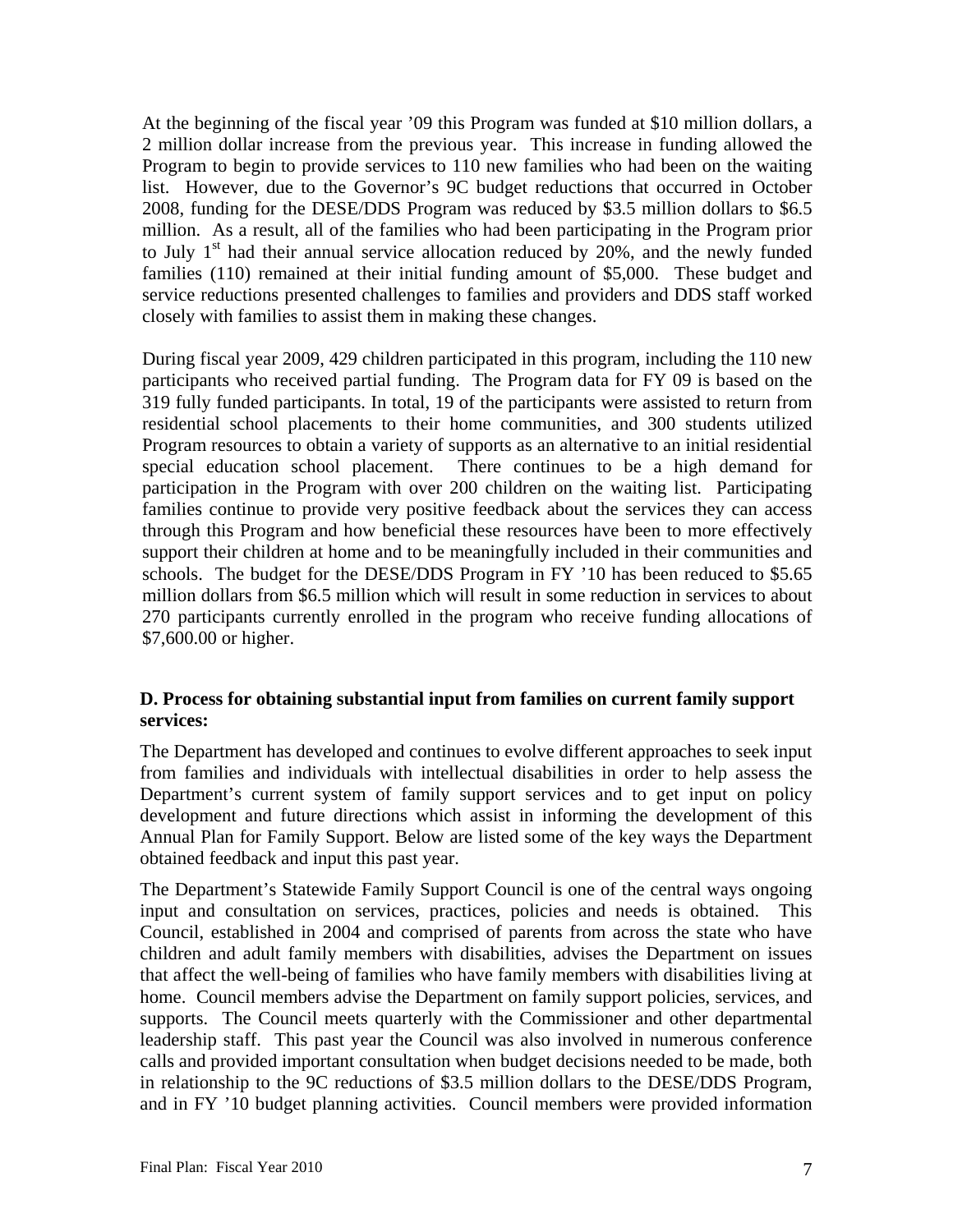about these budget situations and given different scenarios to respond to and provided consultation and recommendation about different courses of action. When the initial proposed budget for FY '10 was going to result in an almost complete elimination of family support services, the Council offered important input about what they viewed as the essential elements of an "infra-structure" of family support that needed to be maintained. Their guidance helped shape the plans that were developed to maintain a foundation of family support provider agencies to offer general family support coordination services with an emphasis on ensuring that some outreach and service capacity was maintained in diverse communities, as well as to fund several enhanced programs to meet certain specialized needs of individuals and their families. Council members also offered input and guidance on communication approaches with families. During the past five years the Council has evolved into an important vehicle for communicating the perspectives of families as policy and service decisions are being made.

The Commissioner and other Central Office leadership staff meet regularly with representatives of family and individual advocacy organizations to seek input and obtain feedback on services and future directions. This includes representation from the Arc, Massachusetts Families Organizing for Change (MFOFC), Advocates for Autism in Massachusetts (AFAM), the statewide self-advocacy organization, MASS, and the Developmental Disabilities Council. Monthly meetings are also held with the leadership of ADDP, the Association of Developmental Disability Providers.

The *Task Force on Young Adults in Need of Intensive Community Based Supports,* convened in 2007, continued to meet regularly this past fiscal year and completed a final report with recommendations that was shared with a broader advisory group to the Task Force and the Commissioner in May 2009. This Task Force, which focused on the needs of young adults who are medically complex and have intensive support needs, had strong family member presence and involvement with one of the co-chairs a parent and nurse educator and six parents who were very active members. This group was a great example of a collaborative partnership with families, Department staff and other state agency representatives. The final report will be shared with leadership staff at EOHHS and a plan to work on implementation of the recommendations is being developed. The work of this Task Force was highlighted in a presentation at a Commissioner's meeting in June 2009 with about 100 of the Department's managers, and two family members played a lead role in this presentation.

There is regular information-sharing and discussion with and input from the Department's Statewide Advisory Council (SAC) and the regional and area offices' Citizen Advisory Boards (CABs). During this past year there has been a strengthening of communication and closer partnership developed between the SAC and CAB's which has been beneficial to both the members of these groups and the effectiveness of their work with the Department locally and statewide on behalf of individuals and families receiving services. These groups play an important role in helping to inform and educate the public and other decision-makers about the needs of individuals and families and the importance of and benefits of services and supports that are provided.

The Department has been engaged in planning for the development of three new Medicaid Home and Community Based Waiver Programs for Adults. Several meetings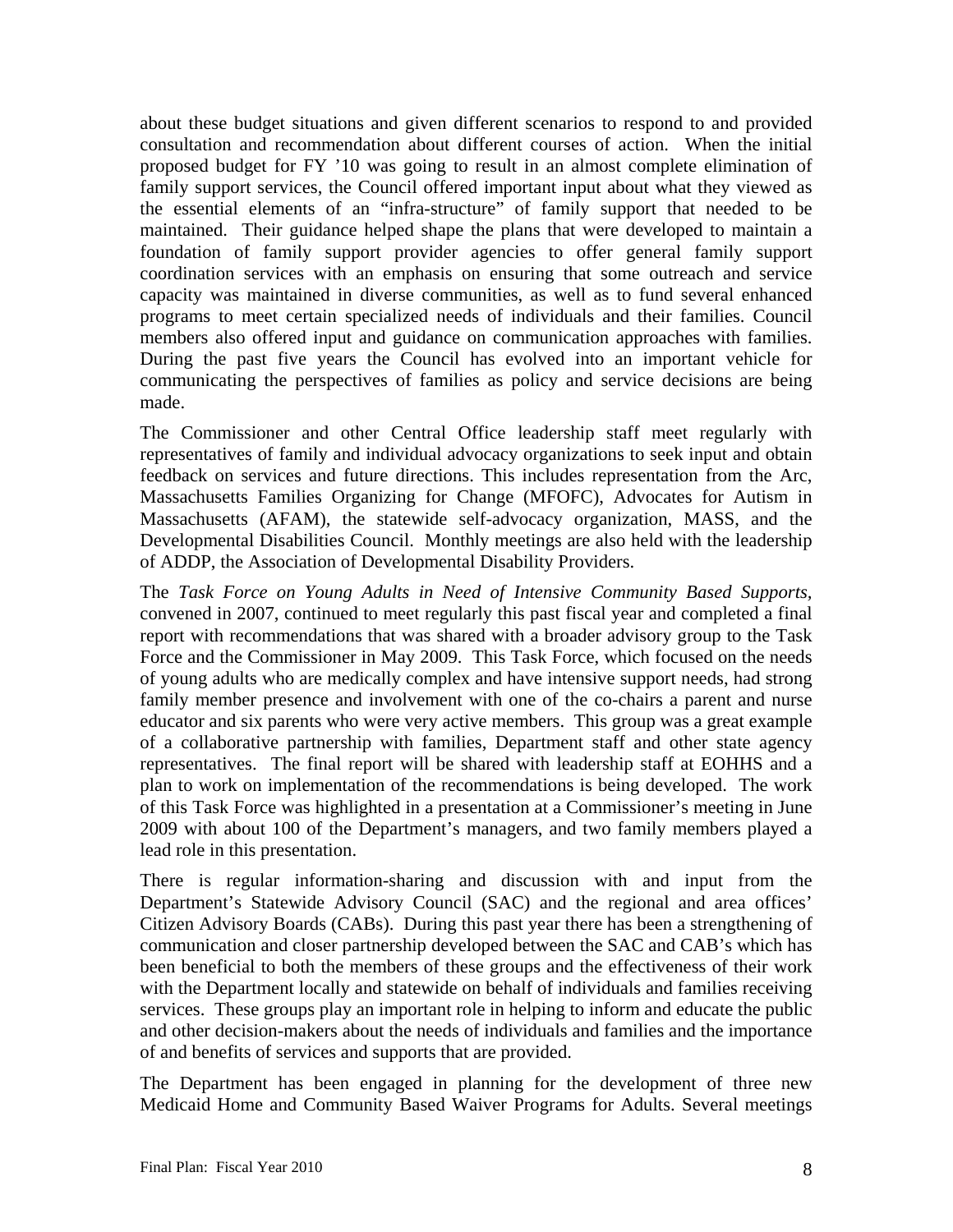were held with key stakeholder representatives (Arc, MASS, MFOFC, ADDP) to obtain their input on the array of services to be included in these applications, the options for participant- direction of services, as well as other implementation considerations. Some of this feedback was instrumental in the re-shaping of some of the services and addition of other services that were identified by stakeholders as important for inclusion.

The Department's Human Rights Office hosted five town meetings with the Commissioner in the spring of 2009 with over 600 participants in attendance in total. This forum provided the opportunity for a good exchange of ideas, concerns and information. Some of the key themes that emerged reflected the need for ongoing training on human rights for both provider staff and individuals with intellectual disabilities, concerns about guardianship and individuals seeking more meaningful opportunities for participation in their local communities.

Strategies and efforts will continue to evolve, through both organized and informal mechanisms, to gather ongoing feedback about the Department's array of family support services and the implementation and effectiveness of this Plan.

## **E. Focus Areas: Review of Activities & Accomplishments for FY '09 and Proposed Goals/Initiatives for FY '10**

**I. Family Empowerment:** Opportunities for families and individuals to be involved in the development of agency policies and procedures, program development, and evaluation of services.

# **Activities/Accomplishments:**

- o Active role of the Statewide Family Support Council and representatives of family organizations in providing input and consultation to the Department to help establish priorities in the budget planning process and when decisions needed to be made about how to implement necessary budget reductions.
- o The successful work of the *Task Force on Young Adults in Need of Intensive Community-Based Supports* including the development of a final report and recommendations. This Task Force had strong family involvement in leadership roles as co-chairs and members.
- o Family member and self-advocacy input was obtained on the development of services and models of service in the new applications for the Home and Community Based Services Program for Adults the Department will be submitting to the Centers for Medicaid and Medicare for approval.
- o In response to legislation passed in FY '09 to promote the development of selfdetermination in the Department, a cross-stakeholder advisory group was convened to complete a review of the Department's current practices and develop a report with recommendations on ways to expand models and options for selfdetermination for funding services and supports for individuals receiving services from the Department.
- o Implementation of quality assurance activities for participant in the Autism Waiver Program for children including in-depth interviews with a sample of family members.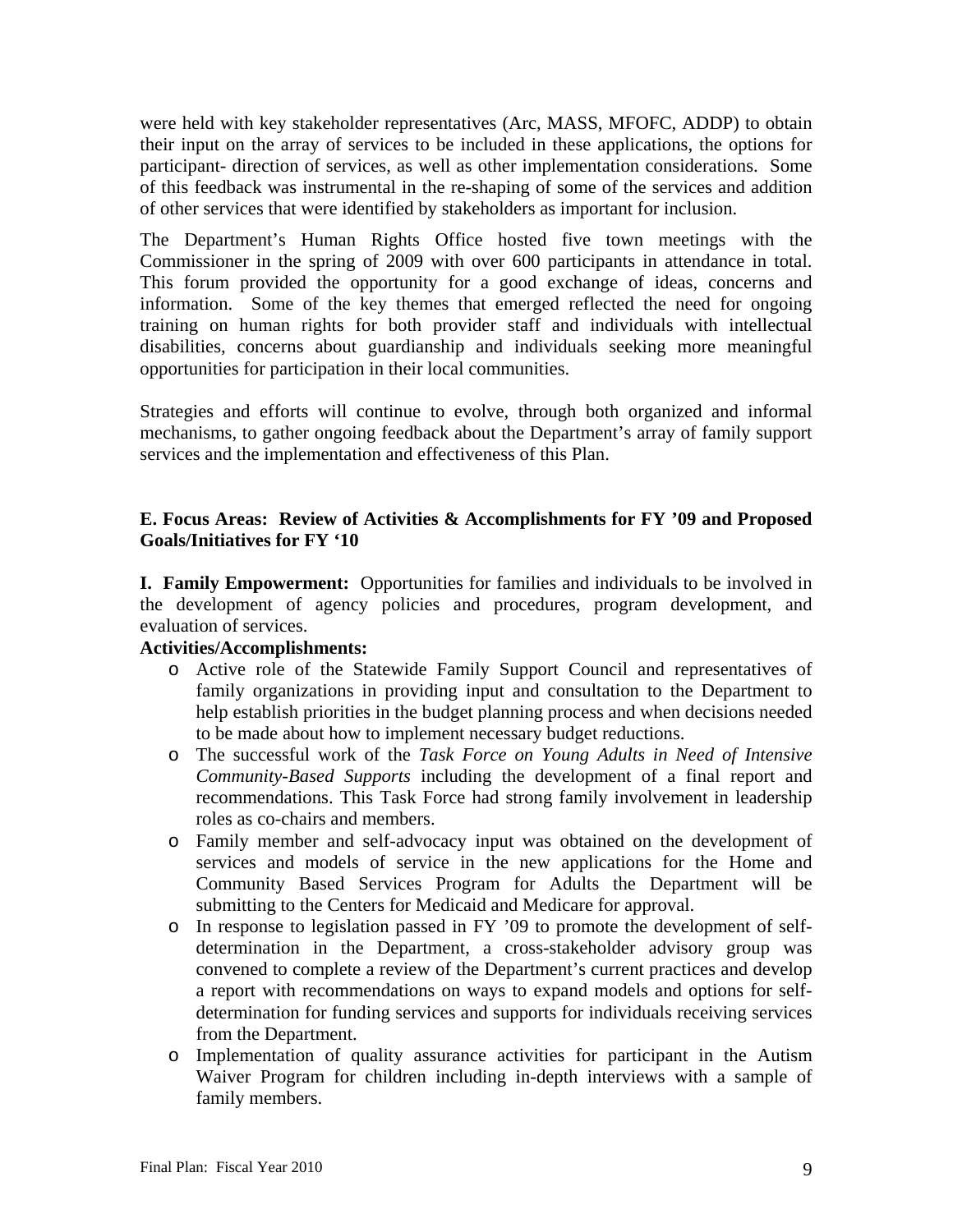### **Proposed New Activities/Initiatives:**

- o Family Support services need to go out to bid in FY '10 for implementation in FY '11 and the Department will work with the Statewide Family Support Council and other stakeholders to obtain input in the re-design of these family support services to develop a framework for procuring these services. Part of this planning process needs to focus on the development of a long-range plan for a system of family supports in order to have the array of resources needed to assist families with both adult family members living at home as well as supporting families of children, particularly as the number of families caring for family members at home continues to increase.
- o Continued development of the partnership between the Department and the Statewide Family Support Council to obtain input and guidance on policy development and the support needs of families. New Council members will be recruited to fill vacancies and the addition of sub-committees to pursue more focused work will be explored, such as a committee to work on implementation of the recommendations developed by the *Task Force on Young Adults in Need of Intensive Community-Based Supports.*
- o There will be increased opportunities for participant-direction of services for individuals and families through the adult Home and Community-Based Waiver Programs. The children's Autism Waiver Program has been designed and implemented using a participant model of service delivery that provides families with the options of budget and employer authority. Participant-direction allows families and individuals to design and tailor services to best meet their identified needs and to have more control over how funding resources made available to them can be used within program parameters.

# **II. Family Leadership**

### **Activities/Accomplishments:**

- o More than 100 families participated in an intensive and comprehensive leadership training series sponsored by Massachusetts Families Organizing for Change and funded by the Department.
- o The Department with Massachusetts Advocates Standing Strong (MASS) and other family advocacy organizations celebrated the name change of the Department from the Department of Mental Retardation to the Department of Developmental Services.
- o Family members and self-advocates are active members of the Department's Statewide Quality Council.
- o Family members and self-advocates played a significant role in educating the public, legislators and other decision-makers both locally and at the state level about the importance and benefits of services and supports.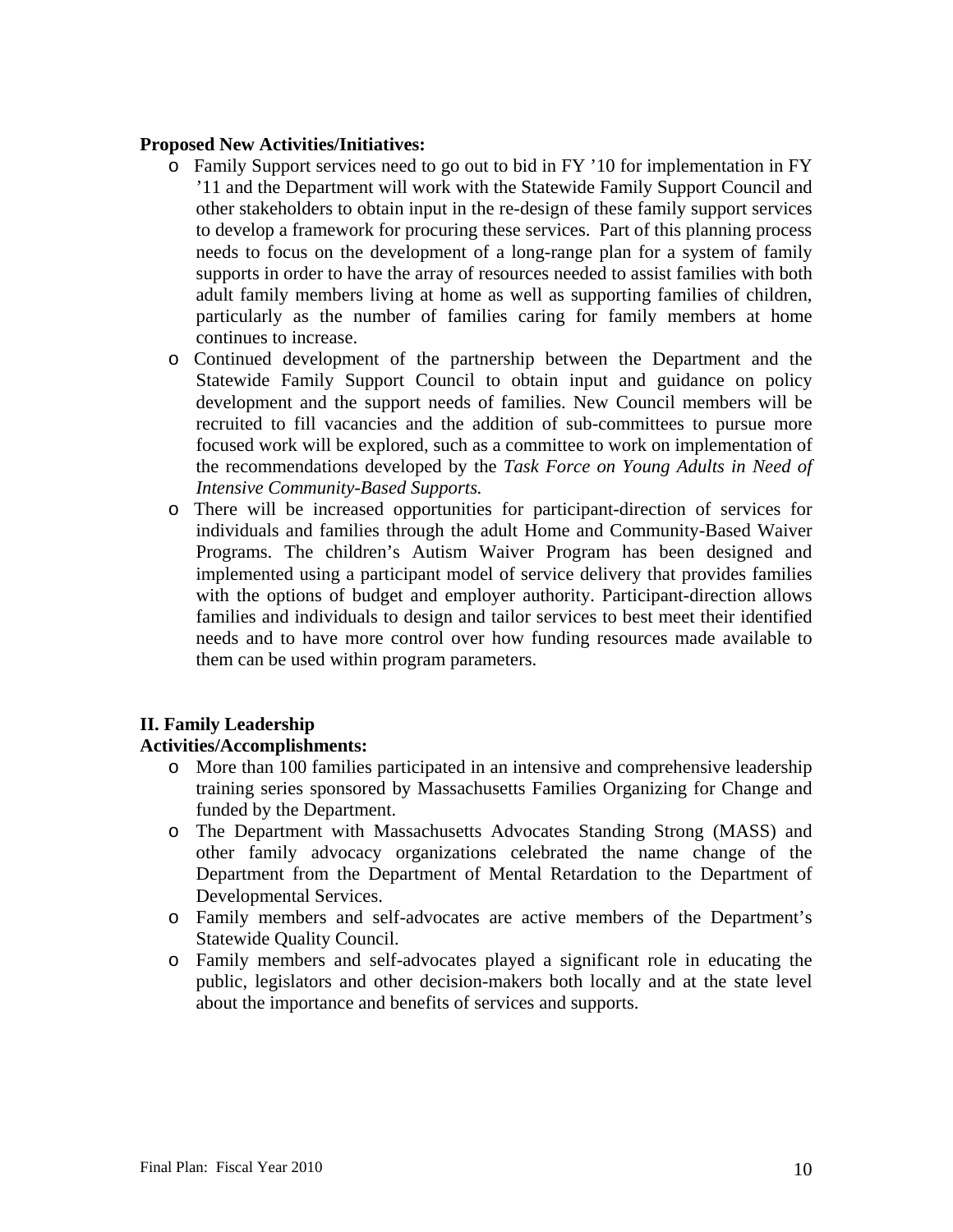#### **Proposed New Goals/Initiatives:**

- o Continue to provide funding for leadership training and development opportunities for families and to explore different approaches and venues, including advanced leadership training opportunities.
- o The Department will explore options to partner with other state agencies and organizations to make different leadership training opportunities available.
- o The Department will ensure self-advocates and family members are active participants in different planning activities initiated around service planning and design.

# **III. Family Support Resources and Funding**

## **Activities/Accomplishments:**

- o Full implementation of the Children's Autism Waiver Program. Capacity for this program increased to 110 participants this past year. This program provides a comprehensive array of supports for children under the age of 9 using a participant-directed model of service delivery.
- o Funding for social skills, recreation programs and vacation programs was provided to the seven DDS funded Autism Support Centers which reached approximately 1200 children and adolescents.
- o One- time funding (approximately \$300,000) was made available to Family Support Provider Agencies to offer vacation programs for children during the February and April school vacation weeks and during the last weeks in June following the end of the school year. These programs served over 1,000 children and their families statewide.
- o New funding was made available to the Medically Complex Programs mid-year to begin expand services to young adults in transition from school to adult life up to age 25 and their families. This was a need identified by the Task Force and a recommendation of this group. This will be further expanded in FY '10.

### **Proposed New Goals/Initiatives:**

- o In light of budget reductions there was a need to re-configure and reorganize some of the ways general family support services are delivered as well as some of the other specialty programs that were partially funded. Clarification of expectations and responsibilities for family support coordination has been developed, revisions made to Family Support Plan formats, and guidance tools developed to assist Area Office staff in making determinations for flexible funding allocations. The Department will be collecting information on the number of families who receive services and the nature of services provided, the impact of these changes, and the effectiveness or drawbacks to some of these changes in practice. This information will be important in planning for service procurement in the upcoming year.
- o Planning for the re-design and re-procurement of family support services will be the central activity in the upcoming year.
- o The Department's Family Support Guidelines and Procedures will be updated.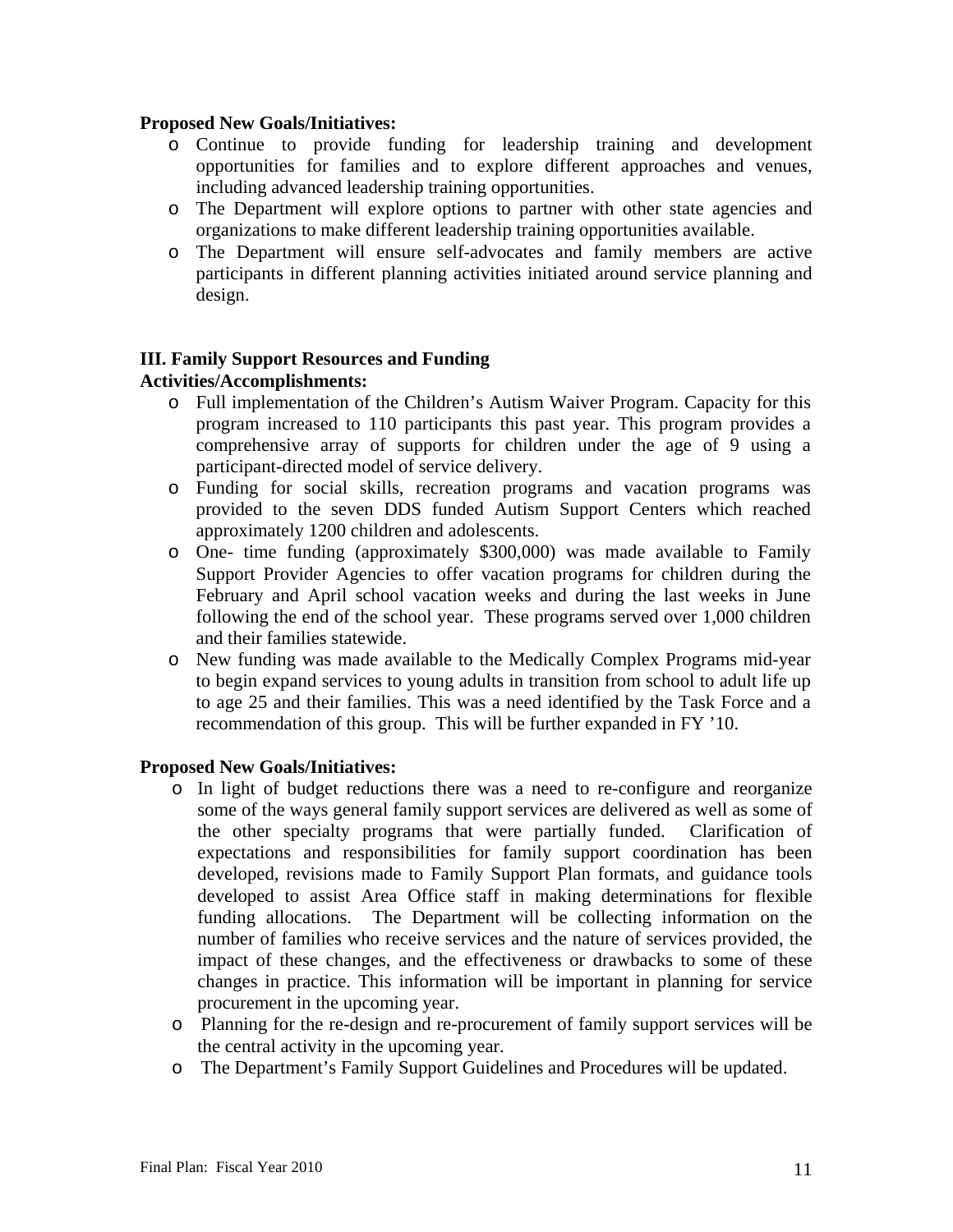## **IV. Accessing Services and Supports**

## **Activities/Accomplishments:**

- o The Autism Division has developed a *Massachusetts Family Guide to Autism* that will be available for distribution by the fall of 2009 through the seven funded DDS Autism Support Centers and through the DDS regional eligibility teams.
- o The Autism Division made funding available to the Asperger's Association of New England to print and distribute copies of a publication in both English and Spanish for families with children and adolescents with Asperger's Syndrome.
- o In April 2009 the Department in partnership with state and community providers in central MA held a Family Support Resource Fair in Worcester. One hundred exhibitors participated and over 300 people attended to learn about services and resources for individuals with disabilities and their families.
- o Many of the Area Offices hosted transition forums for families and young adults to share information about the process as well as information about services and providers.
- o The Department in partnership with EOHHS has continued to expand use of the website to post and share information that will be helpful to individuals and families.
- o A resource guide on participant directed services and a guide on hiring your own staff was developed.

### **Proposed New Goals/Initiatives:**

- o A Guide for families on the Massachusetts Medicaid Home and Community based Waiver Program will be printed and distributed. The guide provides information on choice and portability of services.
- o Family Support Resource Guides for each DDS region will be available in the fall of 2009.
- o Training and support will be provided to Family Support Provider Agencies and DDS staff to share knowledge and practices that help to build and strengthen Information & Referral services and access to generic resources.

### **V. Culturally Competent Outreach and Support**

### **Activities/Accomplishments:**

- o All of the regions and central office have active Diversity Councils that offer a variety of opportunities for education, training and information-sharing to promote increased understanding of different cultural groups and the delivery of culturally competent services.
- o The Department has continued to make progress in making available translated informational materials and letters in multiple languages based on the needs of families in local communities.
- o Successful completion of the fifth year of a five year federal grant in Springfield, MA that has created "one stop family services" for unserved and underserved families of diverse cultural, ethnic and linguistic backgrounds to help them navigate the service system. This project has been part of a national model.